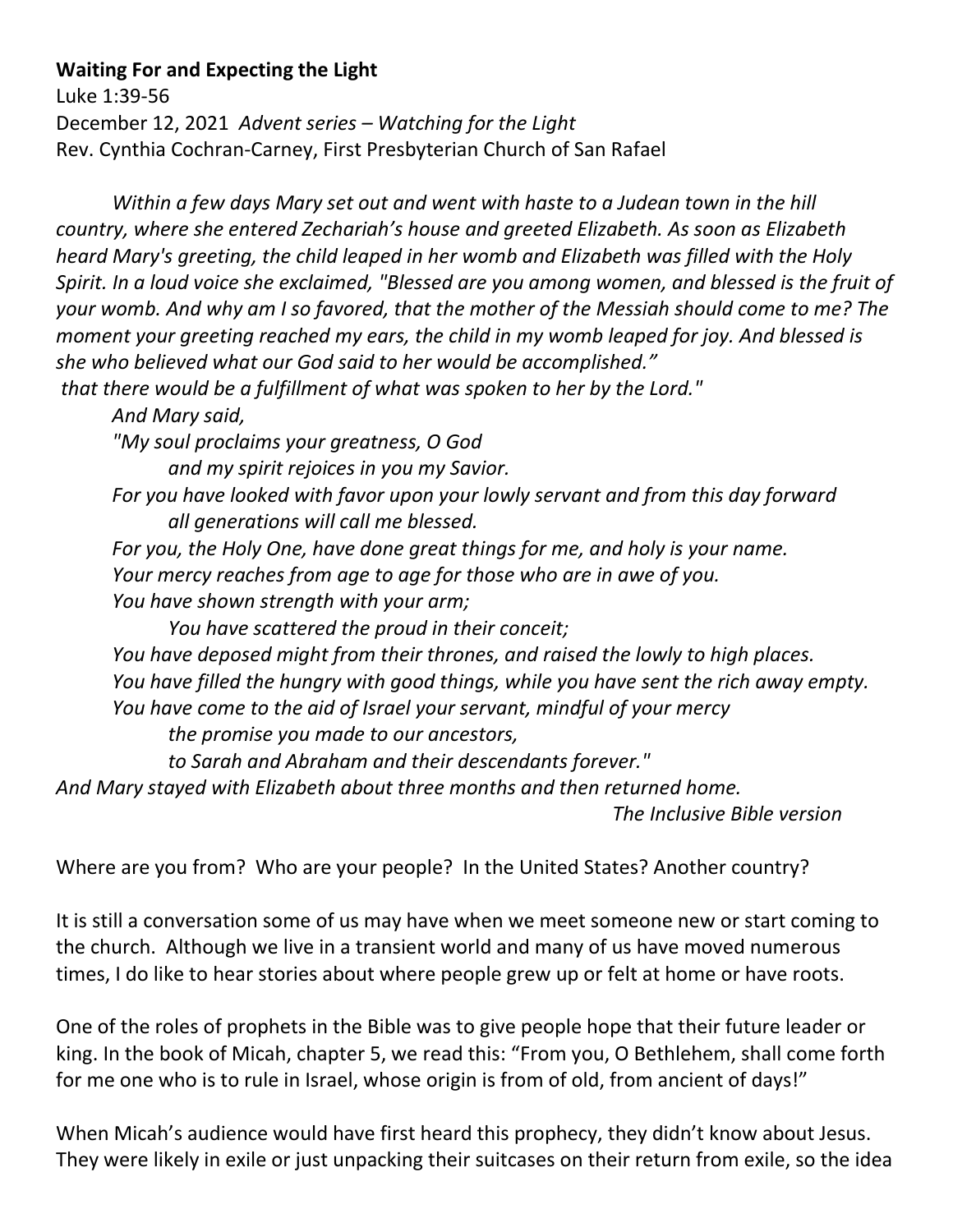of a powerful and useful ruler coming from little Bethlehem would have seemed far-fetched. And probably not very inspiring. We don't even want to hear such prophecies today. We want our leaders to come from Big Places and have Big Influence.

What if your prophecy today said, "From you, O San Rafael, shall come forth one who is to rule…" or "From you, O Novato, shall come forth the great leader you have been waiting for.."

Nothing against San Rafael, this a lovely place. But it doesn't really inspire Big Things. It is just a town, where people like you and I live.

But, while we are looking to San Francisco, New York, Los Angeles, or to the Statehouse in Sacramento, Micah was desperately trying to get people to refocus attention in another direction. He wants us to look for someone who will stand in God's strength rather than in their own strength, or the strength of weapons, wealth, or influence. This is Good News because this leader will feed their flock. The people will be secure. The Leader, the anointed one, shall be the one of peace.

From little Bethlehem, the one camel town.

There is no indication that the people who heard Micah's prophecy paid it much mind. "Yeah, Micah. We'll see about that. Bethlehem! Ha! And, while we're making crazy predictions, that this leader will be born to an unwed teenager too. That Micah is a funny guy!"

But that is, of course, exactly how God works. Again, and again, and again, God confounds our understanding for how things should be, for how the story is supposed to play out.

It is worth remembering. Because even now, 2,000 years later, we still seem to be surprised that the son of God would be in a place where families kept their animals to a teenage mother and not born in the halls of power. We still seem to live as if nothing good could come from little Bethlehem, or San Rafael, for that matter. We still live as if the Divine story is not going to intersect in our little corner of the world. Are we watching for the light? Expecting it?

The author of Luke's gospel seemed to have believed the prophet Micah. He recognized the leader who would "be the one of peace" in the person of Jesus. And he tells us the story to make sure we see the connections too and see the light and good news from little Bethlehem.

For Luke, the birth of Jesus is both mundane and every day as a teenager in Nowhereville giving birth and also cosmic, earth shattering, game changing as the power of God defeating the powers of this world. (1)

But Mary doesn't know this quite yet. Remember last week, we read the passage just before this one, the story of the Annunciation when Mary got some big news. The angel has appeared and told her not to be afraid. She's going to give birth to the son of God.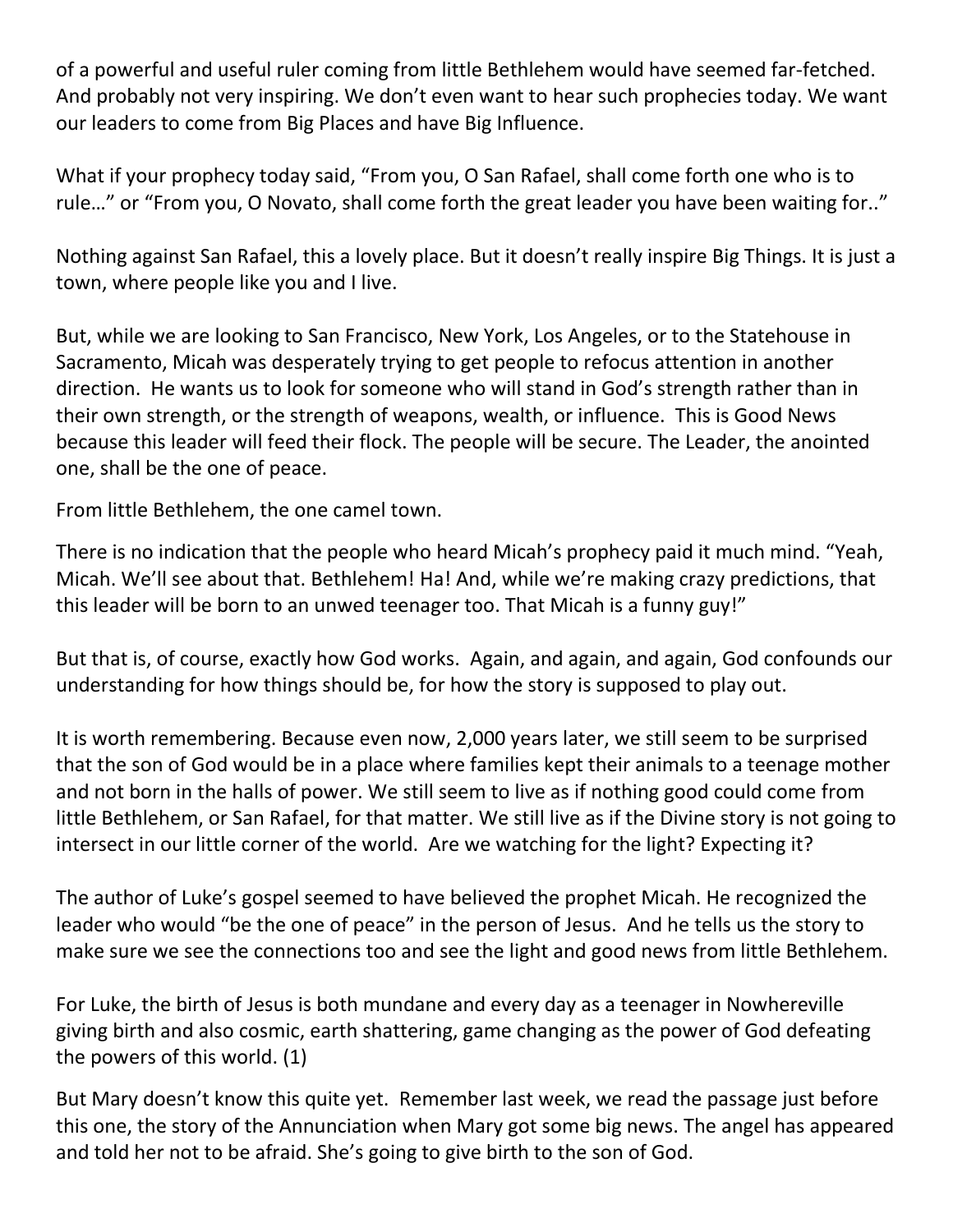The angel doesn't give her the details about how this will all work out, but does tell her that nothing is impossible with God. Which is great, really.

But I wonder what Mary was thinking after the angel left. How can I tell my parents? How can I tell my fiancé? What are people going to say? Why didn't the angel appear to them?

So this unmarried pregnant teenager leaves town. With haste.

And heads to visit her distant cousin Elizabeth. Elizabeth is one of our many barren women in scripture. She is gifted with a late life pregnancy and the child in her womb will be a great prophet. John the baptizer.

It seems that the best place for a pregnant teenager to take stock of her situation is with a woman it thought she was beyond any child bearing. Mary needed to go to her to appreciate an unplanned pregnancy.

Have you had news like that? I imagine you haven't had a visit from the angel Gabriel, but have you received news made you stop and really take stock of your situation? I remember a few times in my life when I circumstances were hard and I needed a good friend for support, to help me process and take stock. Once was when the new church Jeffrey and I helped start in the Pocono Mountains was closing. So much amazing ministry and mission had happened, but it was not sustainable. We did not have a new call in place. It felt like wilderness time. We moved to MD for a few months while we waited and prayed and networked and hoped. My friend Maggi was also between calls as a pastor. We talked regularly on the phone. The empathy, the grief, the unknowns, the reassurance, the shared prayers. When her call came, it was to Old First Pres. in SF. So happy for her. And then after 6 months, I was called to New Jersey. It was the right call at the right time. We often talk about that as Mary & Elizabeth time as we waited and expected and hope for a new chapter of life and ministry to be born.

Mary and Elizabeth, giving each other particular gifts that nobody else could give. Mary's visit must have given comfort to a woman who had been in seclusion. And Elizabeth's child leapt within her womb and she gave Mary a blessing—blessed are you among women, and blessed is the fruit of your womb. They were expecting, expectant. What an amazing way to live  $$ waiting for and expecting light, transformation, Divine Mystery.

Think how powerful that blessing would have seemed to Mary—to have the message of the angel confirmed by a real person she knew and could trust.

Between the two of them, Elizabeth and Mary, bearers of both the Messenger and the Message, they were able to support each other in ways that other people could not.